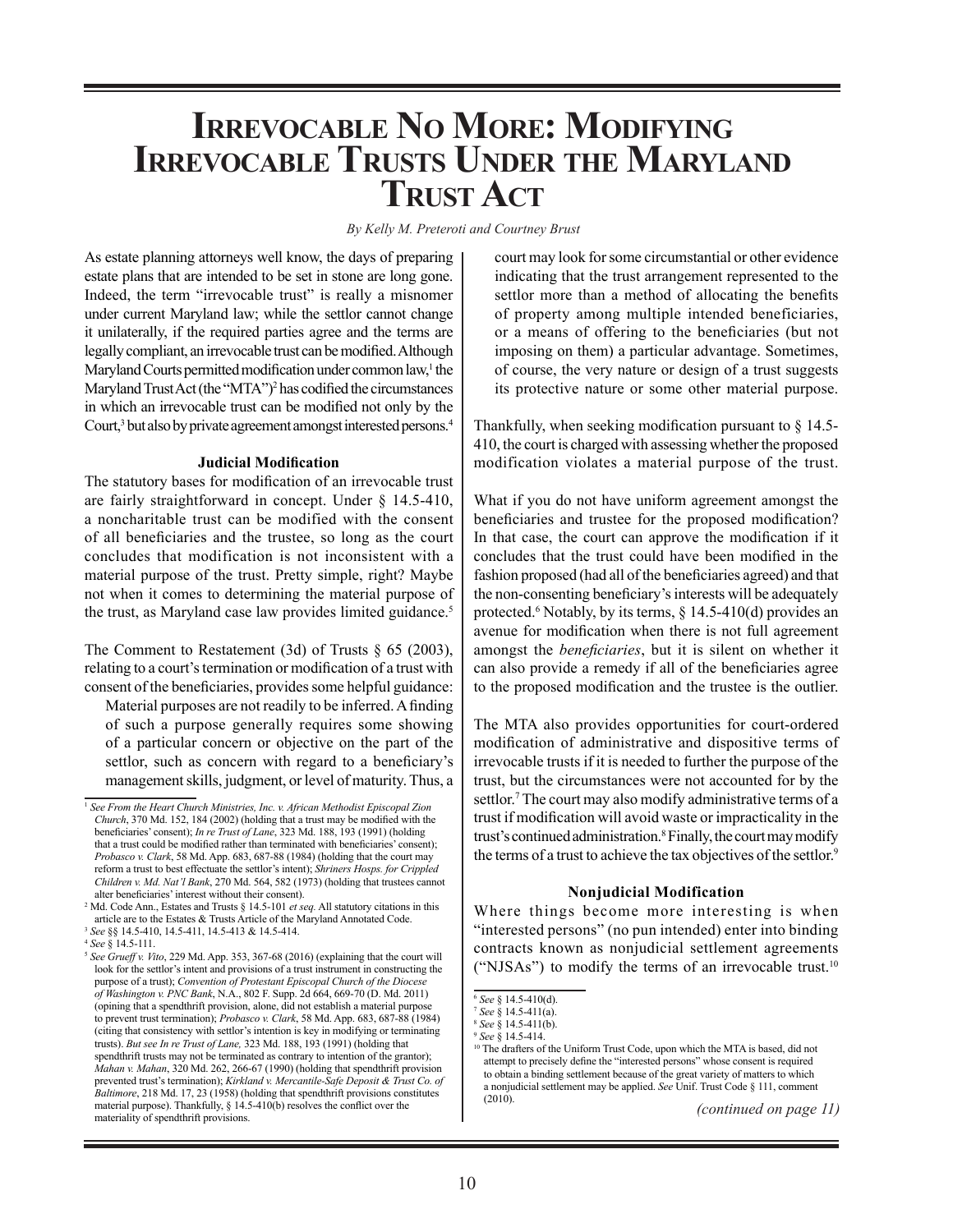# **Irrevocable. . .**

*(continued from page 10)*

Section 14.5-111 of the MTA defines "interested person" as a person whose consent would be required in order to achieve a binding settlement were the settlement to be approved by the court. Unfortunately, due to the complexity of many trust instruments as well as the court's authority to modify a trust with fewer than all of the beneficiaries, this definition does not always describe a clearly defined group.

The Maryland Rules provide additional guidance with respect to a trust over which the court has assumed jurisdiction. In Maryland Rule 10-103(f), "interested person" is defined to mean a current income beneficiary of the trust, a trustee and co-trustee of the trust, the settlor of the trust, and in the case of an interested person who is a minor or disabled person, a fiduciary, parent, or other person acting on his or her behalf. Returning to the MTA, § 14.5-103 defines "beneficiary" as a person that: (1) has a present or future beneficial interest in a trust, vested or contingent; or (2) in a capacity other than that of a trustee, holds a power of appointment over trust property." Further, the term "qualified beneficiary" refers to a beneficiary that on the date the qualification is determined: (i) is a distributee or permissible distributee of trust income or principal; (ii) would be a distributee or permissible distributee of trust income or principal if the interests of the distributees described in item (i) of this paragraph terminated on that date without causing the trust to terminate; or (iii) would be a distributee or permissible distributee of trust income or principal if the trust terminated on that date and no power of appointment was exercised.

Whether the interested persons, beneficiaries, qualified beneficiaries, or others are necessary parties to the NJSA depends on the issues addressed by the agreement and the particular facts and circumstances of the matter. Accordingly, there is no "one size fits all" answer for determining who must participate to create a legally binding NJSA.

Like court ordered modifications under  $\frac{14.5 - 410}{100}$ , modifications through a NJSA are "valid only to the extent the settlement does not violate a material purpose of the trust and includes terms and conditions that could be properly approved by the court under [the MTA] or other applicable law."11 The rationale for this language is to ensure that parties are not trying to do by agreement what a court could not do through a formal order.<sup>12</sup>

Similar to seeking modification under  $\S$  14.5-410, when entering into NJSAs practitioners must inquire as to the material purpose(s) of the irrevocable trust. Given that the agreement is informal and typically prepared without court

<sup>11</sup> *See* § 14.5-111(c).

involvement, these efforts should include scrutinizing the trust instrument and reviewing case law on what constitutes a "material purpose." Taking it one step further, this may even include speaking with the scrivener of the instrument.

Helpfully, the MTA gives some guidance as to the matters that can be resolved by NJSA. These matters include:

- 1. The interpretation or construction of the terms of the trust;
- 2. The approval of a report or accounting of a trustee;
- 3. Direction to a trustee to refrain from performing a particular act or the grant to a trustee of a necessary or desirable power;
- 4. The resignation or appointment of a trustee and the determination of the compensation of a trustee;
- 5. Transfer of the principal place of administration of a trust; and
- 6. Liability of a trustee for an action relating to the trust.

These categories are non-exhaustive and fairly broad, presenting opportunities for creative practitioners. For example, can a NJSA be used to modify distributive provisions in a trust in order to resolve a dispute over the interpretation or construction of the trust's terms? The answer to that question really depends on whether the distributive provisions are clearly a material purpose of the trust and who is willing to sign the agreement.

When in doubt, the parties to the NJSA can rely upon the court and seek a formal determination of whether the agreement contains terms that could have been properly approved.13 This inquiry necessarily entails a determination of whether the modification violates a material purpose of the trust.<sup>14</sup> Although there is practical appeal to using a NJSA to modify a trust, judicial oversight of the agreed upon terms may provide a comforting stamp of approval for the fiduciaries and practitioners.

#### **Modification of "Charitable" Trusts**

Under the MTA, charitable trusts present a unique problem as modification under § 14.5-410 is limited to "noncharitable irrevocable trust[s]" and interested persons can agree only to modifications through a NJSA that could be approved by the court. The MTA broadly defines a "charitable trust" as one in which a trust, or portion of a trust, was created for a charitable purpose.15 The definition of "charitable purpose" is tied to the Statute of Charitable Uses, which lists purposes and activities commonly accepted as beneficial to society. <sup>16</sup>

To be a charitable trust, the trust, or a portion of the trust,

<sup>12</sup> *See* Unif. Trust Code § 111, comment (2010).

<sup>13</sup> Parties can also seek a determination that representation under § 14.5-301 *et seq.* was adequate.

<sup>&</sup>lt;sup>14</sup> See § 14.5-410(a).<br><sup>15</sup> See § 14.5-103(e).

<sup>&</sup>lt;sup>16</sup> The Restatement summarizes the Statute as charitable purposes which advance or promote education, health, religion, poverty relief, government and/or municipalities. *See* Restatement (Third) of Trusts § 28.

*<sup>(</sup>continued on page 12)*